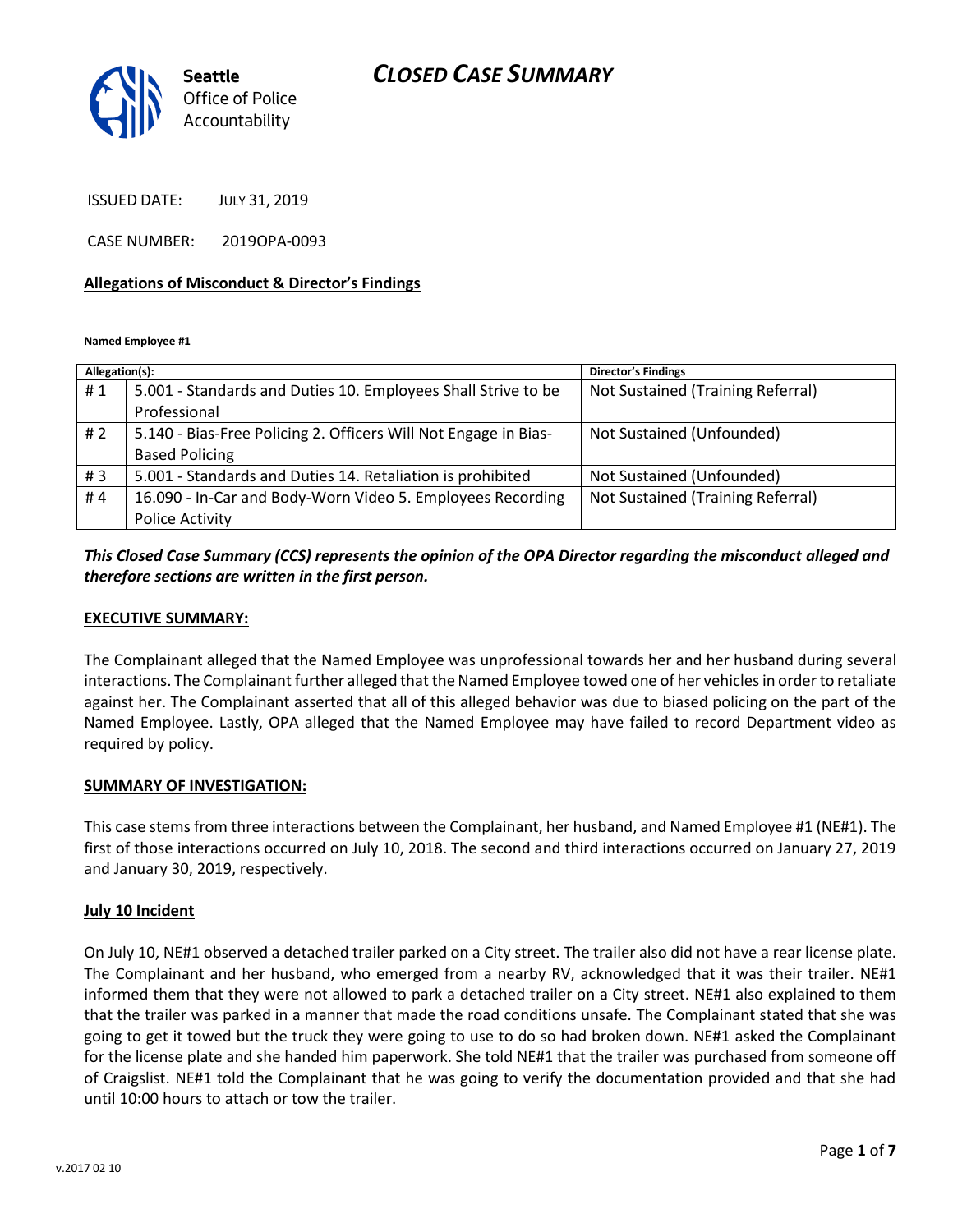

OPA CASE NUMBER: 2019OPA-0093

At that point, the husband said to NE#1: "Man, I got to go get a pump, man I really don't need this shit, man." NE#1 responded: "I don't care, what you need bro." The husband then told NE#1: "I got congestive heart failure, this is ridiculous, fuck, every time you guys set me back…" NE#1 walked away and towards his vehicle. The husband made another statement and NE#1 walked back to them and responded: "I can tow it right now, if you like." Both the Complainant and the husband continued to tell NE#1 about the husband's medical condition and the financial issues they were facing. The husband stated that he was being harassed and identified that the harassment was by cops and people trying to rob him. The Complainant asserted that they were being harassed by a City Councilperson. NE#1 asked them what they thought a reasonable time would be to move the vehicle. The Complainant proposed 24 hours. NE#1 then stated the following: "Here's the thing, I come to these things, all the time, I put 72 hour notices on em, I talk to you people, right, I get the same sob stories, I got some kind of illness, I can't do this, it doesn't work." The Complainant responded: "I work." NE#1 then said: "It doesn't work, then guess what, shit still here, still same problem." After further discussion, NE#1 reaffirmed that they had until 10:00 hours to re-attach the vehicle.

NE#1 also informed the Complainant that, as she purchased the vehicle, she was required to get it registered within 45 days and that failing to do so was a crime. She told him that she was planning on registering the vehicle the day before, but that their car broke down preventing them to do so. NE#1 confirmed that she was planning on registering the car that day. NE#1 then stated the following: "98% of the time, I'll see you 45 days from now and it will still say…[another name] on there and it won't say yours. You'll say, I bought it, I'll say, I see that." The Complainant told NE#1 that she worked for the Seahawks. NE#1 replied: "I don't care who you work for, I don't care if you are a City Council member, right…it doesn't matter who you are, the law is the law." The Complainant then alleged that NE#1 was talking to her rudely and treating her like "scum" because she lived in a trailer. NE#1 denied that he was doing so. She further alleged that he was raising his voice at her and NE#1 denied that as well. NE#1 told the Complainant that he was trying to work with her and the husband but that they were getting "upset" at him. The Complainant told NE#1: "I have PTSD from dealing with police, I don't like talking to you guys." NE#1 replied: "You know what, I've been to combat two times, I got PTSD to, I don't want to hear your sob story anymore, I'm trying to work with you, ma'am, just listen to me." The Complainant asserted that NE#1 was trying to "bulldog" her and was coming across as angry. NE#1 denied that this was the case, again told her that they had until 10:00 hours to re-attach the car. NE#1 then returned to his patrol vehicle.

After remaining in his patrol vehicle for a period of time, NE#1 emerged and called for a tow truck to respond to his location to remove the trailer from the area. A backing officer responded to the scene and NE#1 informed that officer that he had made the decision to tow the trailer. He stated that the demeanor of the Complainant and the husband convinced him to tow the trailer and he simply did not want to have to return later that day to reengage with them. NE#1 also screened his decision to tow the trailer with his Sergeant. He provided the same reasoning to the Sergeant that he conveyed to the backing officer. He informed the Sergeant that a complaint may be filed against him and, as such, that he might be required to call the Sergeant to the scene. The Sergeant did not identify any concerns with NE#1's decision to tow the vehicle.

NE#1 informed the husband that the trailer was going to be towed. The husband told NE#1 that the trailer was his home and NE#1 responded that they appeared to be living in the RV that was parked nearby. The Complainant asked for a supervisor to come to the scene and NE#1 asked the backing officer to call the Sergeant. NE#1, the Complainant, and the husband continued to go back and forth on the decision to tow the trailer. The backing officer then took over the interaction with the Complainant and the husband and was able to begin building a rapport with them. The backing officer spoke with NE#1 and told him that the situation had calmed down. The backing officer asked NE#1 if he was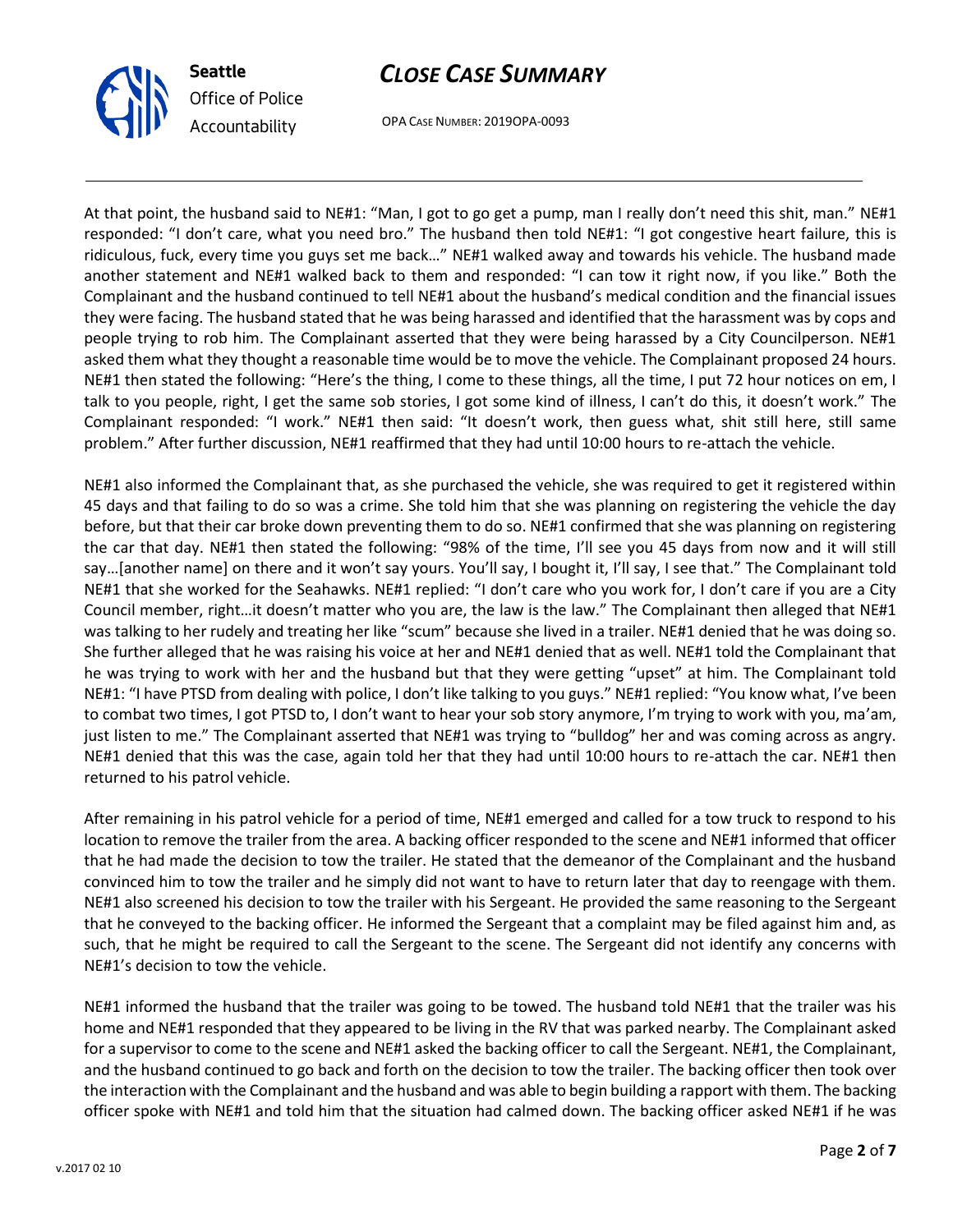

OPA CASE NUMBER: 2019OPA-0093

sure that he wanted to tow the trailer, rather than giving until 10:00 hours to reattach the vehicle as previously discussed. NE#1 said that he did want to tow it. NE#1 further discussed the fact that he believed that an OPA complaint was imminent regardless of what he did. After additional conversation, the backing officer was able to work out a potential compromise where the tow company could help hook up the trailer to a vehicle and move it to another, less dangerous parking space. This was ultimately agreed to by all of the involved parties.

The Sergeant then arrived on scene. He spoke with both the husband and NE#1. The husband alleged that NE#1 said "fuck" during their conversation, which NE#1 denied. NE#1 further discussed the incident with the Sergeant. He explained to the Sergeant his frustration that the Complainant and the husband had four vehicles in the area, some of them illegally parked. The Sergeant responded: ""But, look where this could have gone." NE#1 told the Sergeant that he just wanted to do his job, to which the Sergeant replied: "But, the reality is, we're kind of in a jar…" The incident then concluded, and the officers left the scene. Neither the Complainant nor the husband filed an OPA complaint at that time or requested that the Sergeant do so.

### **January 27 and January 30 Incidents**

On January 27, 2019, NE#1 observed a van parked on a City street without license plates. NE#1 contacted the Complainant and her husband, who were the owners of the van, and informed them that they needed to get plates for the vehicle. He told them that, if they did not do so, he would ticket and impound the van when he returned a few days later.

On January 30, 2019, NE#1 returned to where the van was previously parked. He again observed that the van did not have license plates. NE#1 called for a tow truck to come to the scene. NE#1 informed other officers that arrived of his contact with the Complainant and the husband on January 27. NE#1 stated his belief that they would grow angry once they were informed that the van would be towed. NE#1 told the Complainant that she should get medication out of the van because it was about to be towed. The Complainant began getting other property out of the van as well. NE#1 told the Complainant repeatedly to grab her things out of the van, ultimately telling her that if she did not exit the van she would be arrested for obstruction. The Complainant continued to argue with both NE#1 and the tow truck driver.

A Sergeant responded to the scene and NE#1 informed him of what was going on. NE#1 told the Sergeant that the car had no license plate and the VIN was covered up. NE#1 stated that he had previously contacted the Complainant on January 27 and was informed that the license plates and registration would be addressed, but that this was not done. NE#1 informed the Sergeant that the Complainant was upset and wanted to speak with him. The Complainant told the Sergeant that she wanted to file a complaint. She raised the July 10 incident and NE#1 responded that the Complainant got a "free tow" on that day. The Complainant asserted that NE#1 was wrong on that day. The Sergeant filed a complaint with OPA on the Complainant's behalf. This investigation ensued.

#### **OPA's Investigation**

As part of this investigation, OPA interviewed the Complainant and the husband. They asserted that NE#1 took adverse law enforcement action against them because of their housing status. They also alleged that he towed their van on January 30 as retaliation for the July 10 incident. Lastly, the Complainant and the husband asserted that NE#1 was unprofessional towards them. The husband reiterated his claim that NE#1 used profanity towards him.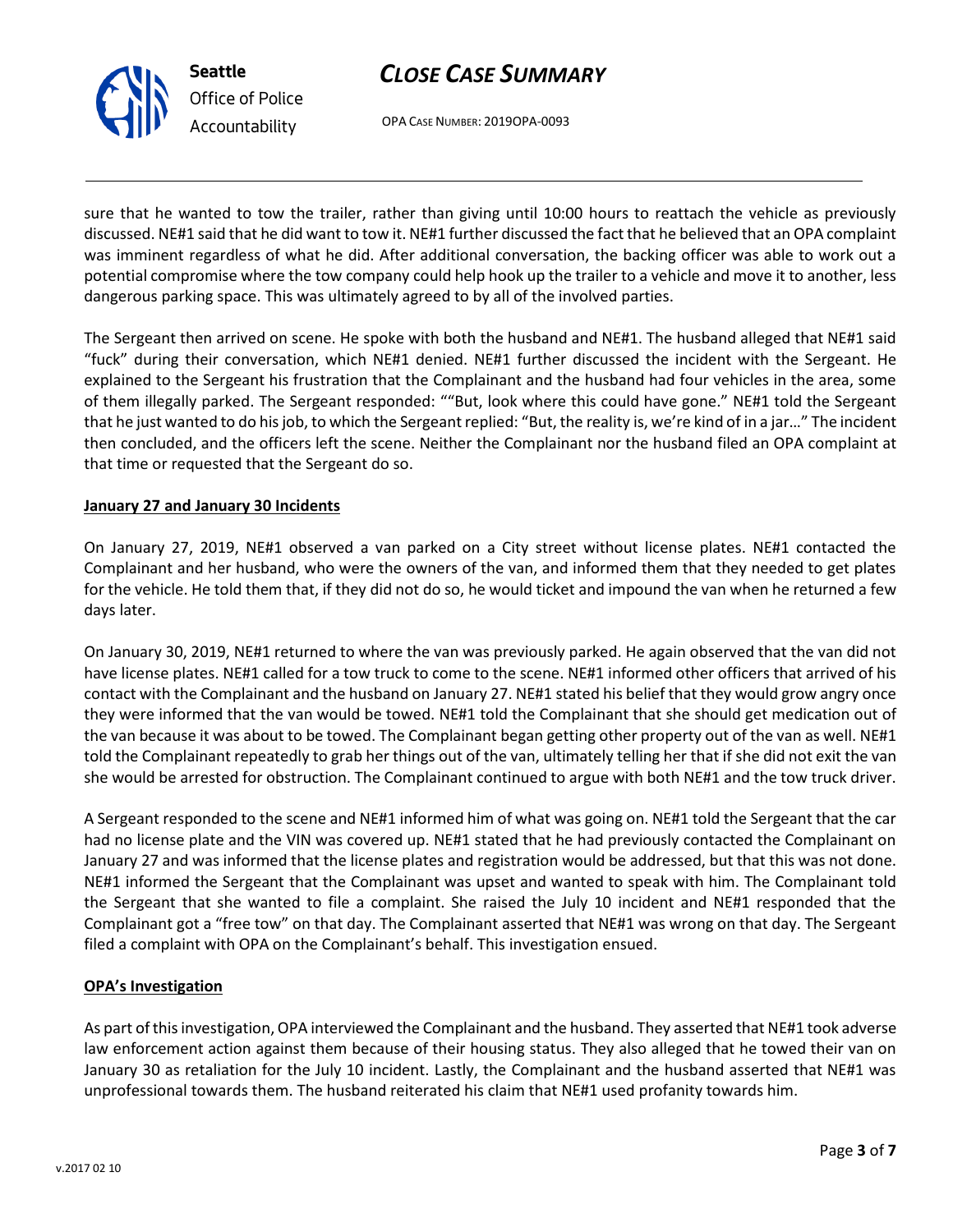

OPA CASE NUMBER: 2019OPA-0093

OPA further interviewed NE#1. NE#1 denied that he towed the van on July 30 in order to retaliate against the Complainant or the husband. He stated that he took this action because he gave them ample opportunity to register the vehicle and they did not do so. NE#1 also denied that his conduct was motivated in any way by bias. Lastly, he contended that he was professional during his interactions with the Complainant and the husband.

OPA also reviewed the documentation generated concerning the three incidents at issue, as well as reviewed relevant Body Worn Video (BWV).

### **ANALYSIS AND CONCLUSIONS:**

### **Named Employee #1 - Allegations #1** *5.001 - Standards and Duties 10. Employees Shall Strive to be Professional*

The Complainant and the husband contended that NE#1 acted unprofessionally towards them during both the July 10 and the January 30 incidents. NE#1 denied doing so.

SPD Policy 5.001-POL-10 requires that SPD employees "strive to be professional at all times." The policy further instructs that "employees may not engage in behavior that undermines public trust in the Department, the officer, or other officers." (SPD Policy 5.001-POL-10.) The policy further states the following: "Any time employees represent the Department or identify themselves as police officers or Department employees, they will not use profanity directed as an insult or any language that is derogatory, contemptuous, or disrespectful toward any person." (*Id*.) Lastly, the policy instructs Department employees to "avoid unnecessary escalation of events even if those events do not end in reportable uses of force." (*Id*.)

In OPA's opinion, whether NE#1's statements to the Complainant and the husband violated policy is a close call. OPA views several of those statements as problematic. Most notably, OPA thought the following exchanges were potentially unprofessional: when NE#1 said, in response to the husband's assertion that he did not "need this shit," that "I don't care, what you need bro"; when NE#1 referred to the Complainant and the husband as "you people" (which is discussed more fully in the context of Allegation #2, below) and characterized explanations for illegal parking involving medical issues as "sob stories"; when NE#1 stated, in response to the Complainant's assertion that she worked for the Seahawks, "I don't care who you work for, I don't care if you are a City Council member, right…it doesn't matter who you are, the law is the law"; and when NE#1 countered the Complainant's statement that she had PTSD by stating You know what, I've been to combat two times, I got PTSD to, I don't want to hear your sob story anymore, I'm trying to work with you, ma'am…"

OPA also concludes that NE#1's approach to this incident and the manner in which he interacted with the Complainant and the husband was unproductive, if not escalating. To this end, OPA finds it significant that, during the incident, the backing officer took a more respectful and calm approach than that utilized by NE#1 and was able to negotiate a solution to the conflict.

While OPA recognizes NE#1's stated frustrations with individuals who repeatedly park their vehicles illegally, NE#1 is required to attempt to engage such subjects respectfully. This is the case even if they are disrespectful and rude to him in return. Indeed, SPD officers are held to a higher standard than those that they interact with. Here, while NE#1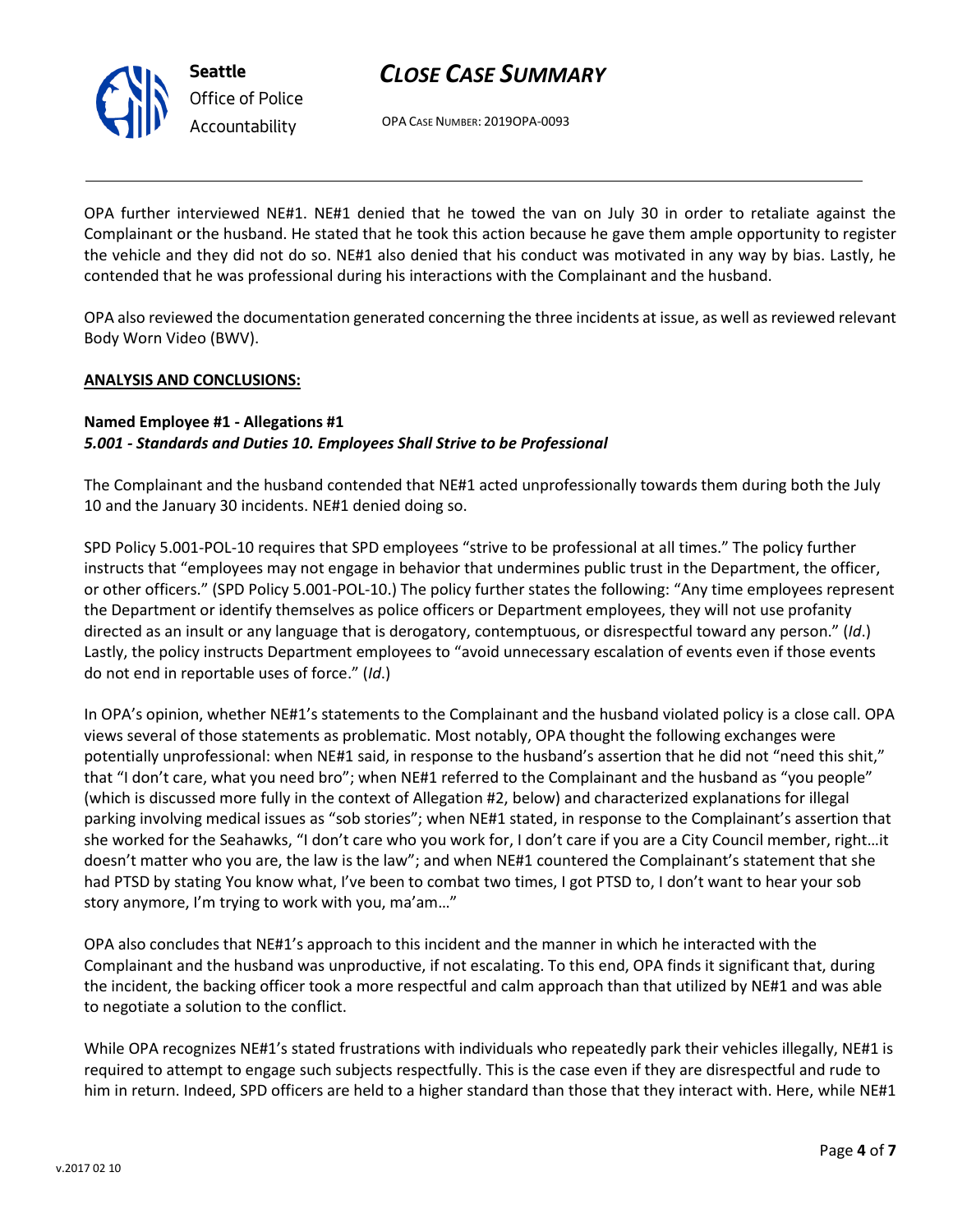

OPA CASE NUMBER: 2019OPA-0093

did not yell at the Complainant and the husband, did not use derogatory languages towards them, and did not curse at them, I conclude that some of the statements he made could be construed as disrespectful and contemptuous.

The above being said, I do not believe that this conduct rises to the level of warranting a Sustained. OPA feels that training and guidance from a supervisor, rather than discipline, have the greater potential of effectuating a better result in the future. As such, OPA issues NE#1 the below Training Referral. OPA notes, however, that future conduct deemed unprofessional will result in a Sustained finding.

• **Training Referral**: NE#1's chain of command should discuss this incident with him and watch the BWV together. This discussion should focus on NE#1's professionalism and should be purposed to give NE#1 tools and guidance to avoid similar situations in the future. This counseling and any associated training should be documented and this documentation should be maintained in an appropriate database.

### Recommended Finding: **Not Sustained (Training Referral)**

#### **Named Employee #1 - Allegation #2** *5.140 - Bias-Free Policing 2. Officers Will Not Engage in Bias-Based Policing*

The Complainant and the husband alleged that they were treated disparately by NE#1 due to their housing status. Both believed that he was harsher on them because they resided in vehicles as opposed to in homes. NE#1 denied engaging in biased policing and stated that housing status did not influence his decisions and the law enforcement actions that he took during this incident.

SPD policy prohibits biased policing, which it defines as "the different treatment of any person by officers motivated by any characteristic of protected classes under state, federal, and local laws as well other discernible personal characteristics of an individual." (SPD Policy 5.140.) This includes different treatment based on the race of the subject. (*See id*.)

Ultimately, I find that the evidence in this case does not rise to the level necessary to establish bias on NE#1's part. I reach this conclusion even though, as discussed above, I am troubled by some of the language that NE#1 used during the July 10 incident. Most significantly, I found the use of his term "you people" to be concerning. While I believe that NE#1 was trying to explain that he frequently received excuses from those that were potentially subject to enforcement, he could have been plausibly interpreted to be referring to all homeless individuals or all individuals who resided in vehicles. If he made generalities concerning all people who fell within a protected class and then acted according to those generalities, this would constitute biased policing under SPD policy.

Based on the totality of the evidence, however, I do not believe that NE#1 engaged in biased policing. Given the context of what he said and his later statements, it appears that NE#1 was voicing his legitimate frustration concerning ongoing violations by RVs and other illegally parked and unregistered vehicles and the continuous excuses of their owners. That being said, NE#1 should be cognizant of the language he uses and the reality that, even if not intended, it could suggest that he is motivated by bias. For these reasons, I recommend that this allegation be Not Sustained – Unfounded.

Recommended Finding: **Not Sustained (Unfounded)**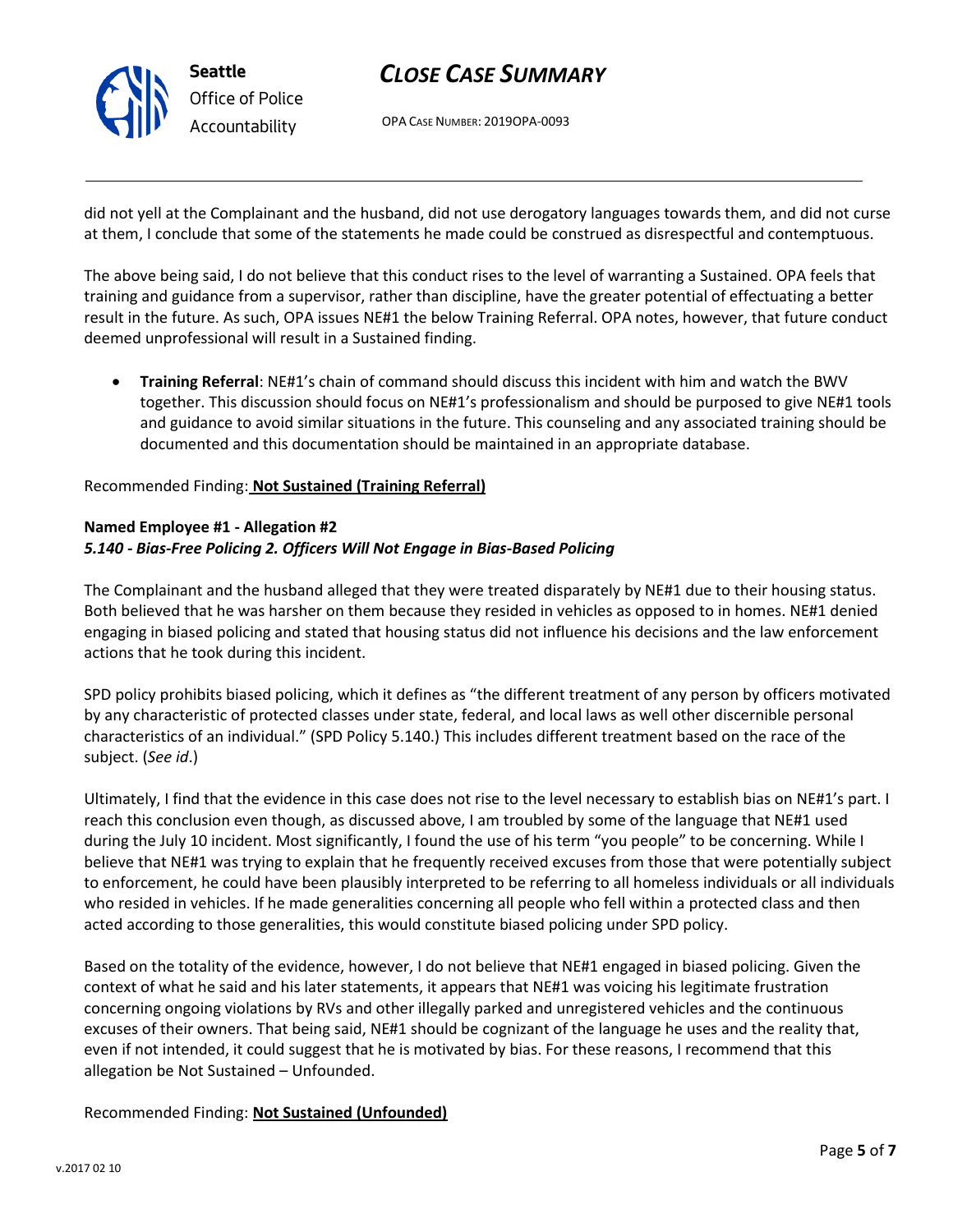

**Seattle**

OPA CASE NUMBER: 2019OPA-0093

### **Named Employee #1 - Allegation #3** *5.001 - Standards and Duties 14. Retaliation is prohibited*

As discussed above, the Complainant and the husband alleged that NE#1 towed their van on January 30 in order to retaliate against them. NE#1 denied that he did so. He stated that he towed the van based on the fact that it still had not been registered three days after he had given the Complainant and the husband a warning and they told him that they were going to resolve that issue.

SPD policy precludes its employees from engaging in retaliation. (SPD Policy 5.001-POL-14.) SPD employees are specifically prohibited from retaliating against a person who engage in activities including, but not limited to, "oppos[ing] any practice that is reasonably believed to be unlawful or in violation of Department policy" or "who otherwise engages in lawful behavior." (*Id*.) Retaliatory acts are defined broadly under SPD's policy and include "discouragement, intimidation, coercion, or adverse action against any person. (*Id*.)

When applying a preponderance of the evidence standard, I find that there is insufficient information in the record to conclude that NE#1 engaged in retaliation. First, there was a lawful basis to tow the van on January 30. Notably, the van could even have been lawfully towed on January 27. To the extent NE#1 towed the van as a form of retaliation, it follows that he would have done so on the earlier date and would not have given the Complainant and the husband a warning and an opportunity to register the van and avoid the tow. Second, while NE#1 clearly remembered the Complainant and the husband, there is no indication from the video of this incident that this played any part in his decision-making.

For the above reasons, I find that retaliation on NE#1's part cannot be established. As such, I recommend that this allegation be Not Sustained – Unfounded.

Recommended Finding: **Not Sustained (Unfounded)**

## **Named Employee #1 - Allegations #4** *16.090 - In-Car and Body-Worn Video 5. Employees Recording Police Activity*

OPA's investigation revealed that NE#1 did not record his interaction with the Complainant and the husband on January 27. NE#1 stated that he did not record on that date because he did not take any law enforcement action. He explained that he merely examined a vehicle that he thought was suspicious – specifically, because it had no license plates and the VIN number was covered – and because he only told the Complainant to get the car registered and did not cite her.

SPD Policy 16.090-POL-1(5) concerns when Department employees are required to record police activity. SPD Policy 16.090-POL-1(5)(b) sets forth the categories of activity that must be recorded, which include: traffic and Terry stops; on-view infractions and criminal activity; and questioning victims, suspects, or witnesses.

Even presupposing that NE#1 was correct that he was not required to record his initial observations and investigation of the vehicle, he should have activated his BWV when he began interacting with the Complainant and started discussing the fact that her van was unregistered in violation of law.